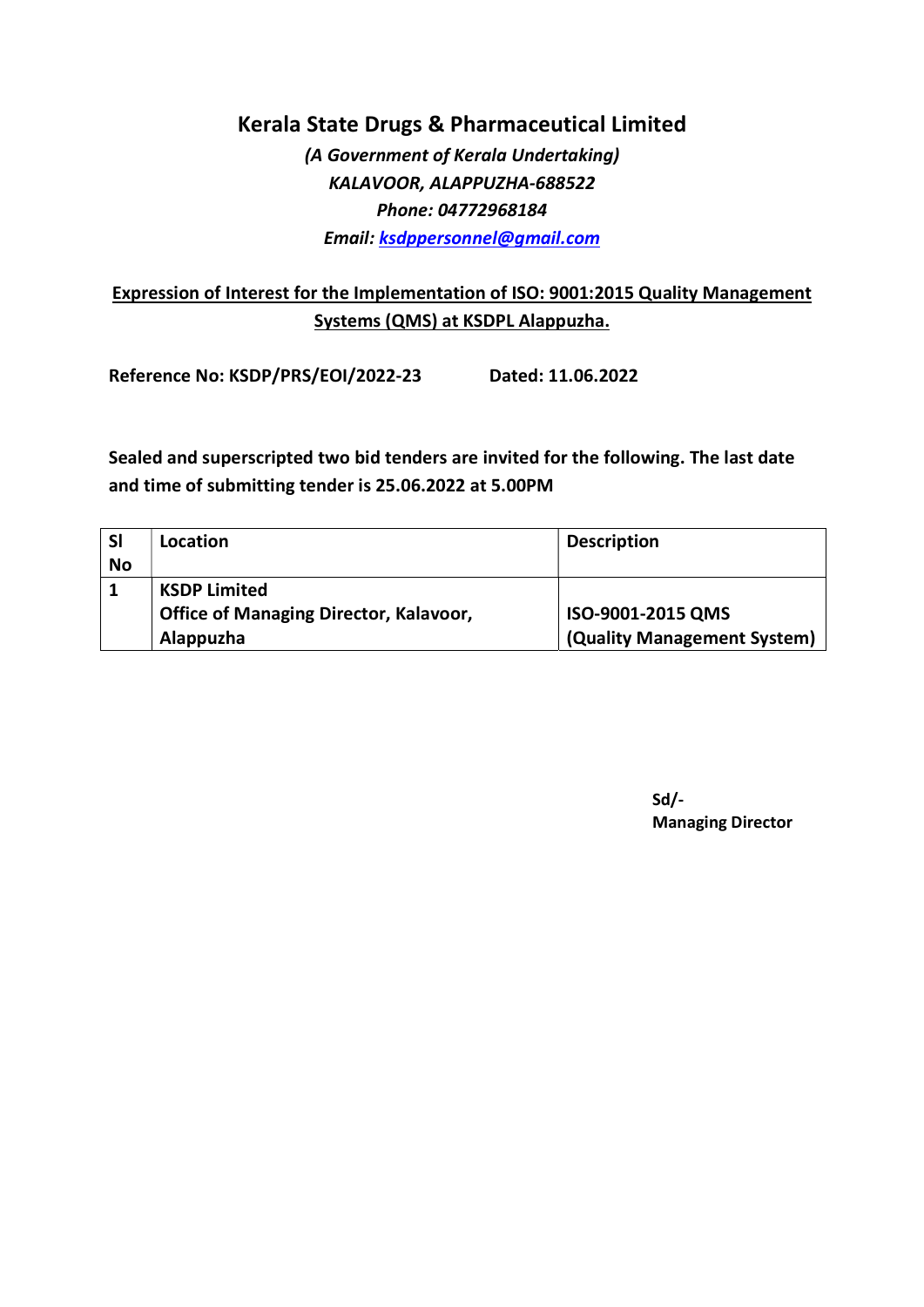(A Government of Kerala Undertaking) KALAVOOR, ALAPPUZHA-688522 Phone: 04772968184 Email: ksdppersonnel@gmail.com

### Expression of Interest for the Implementation of ISO: 9001:2015 Quality Management Systems (QMS) at KSDPL Alappuzha.

Reference No: KSDP/PRS/EOI/2022-23 Dated: 11.06.2022

KSDPL – is a Kerala Government undertaking Manufacturing and Marketing of essential drugs for the State of Kerala and Common Public in India. The company now wishes to implement ISO 9001:2015 Quality Management System (QMS) for providing awareness on the standard to achieve full compliance to requirements of the standard in its manufacturing unit situated at Kalavoor, Alappuzha.

In view of this the company is in the need of Consultant/Firm who can guide in the preparation of documentation/system which helps to obtain ISO Certification from a reputed certifying agency in a short possible time.

 Brief scope of work: Implementation of ISO 9001:2015 QMS Standard at KSDP Ltd, Alappuzha right from providing awareness on the Standard to achieving full compliance to requirements of the Standard so as to obtain Certification to the Standard by a reputed Certifying Body within a reasonable timeframe.

The Major activities involved in the above work are indicated below with time frame and bidders have to enter the estimated cost for each process.

| SI.<br>No     | <b>Module Description</b>                                                                                                                                                                                           | <b>Deliverable</b>     | <b>Time Frame</b><br>(weeks)                                                                                                       | <b>Estimated Cost</b><br>(Rs.) |
|---------------|---------------------------------------------------------------------------------------------------------------------------------------------------------------------------------------------------------------------|------------------------|------------------------------------------------------------------------------------------------------------------------------------|--------------------------------|
| $\mathbf{1}$  | System Study through site visit<br>and Gap Analysis                                                                                                                                                                 | Gap Analysis<br>Report | 01                                                                                                                                 |                                |
| $\mathcal{P}$ | <b>Awareness Training:</b><br><b>Officers: in Two Batch</b><br>1)<br><b>Permanent Workers</b><br>2)<br>including Staffs' in 04<br>Batches.<br>3)<br>Apprentice Trainees &<br>Casual Workers in 06<br><b>Batches</b> | Handouts               | One Day (Half<br>Day for each<br>Batch)<br>Half Day each<br>for $25$<br>Employees<br>Half Day each<br>for 25 workers<br>& Trainees |                                |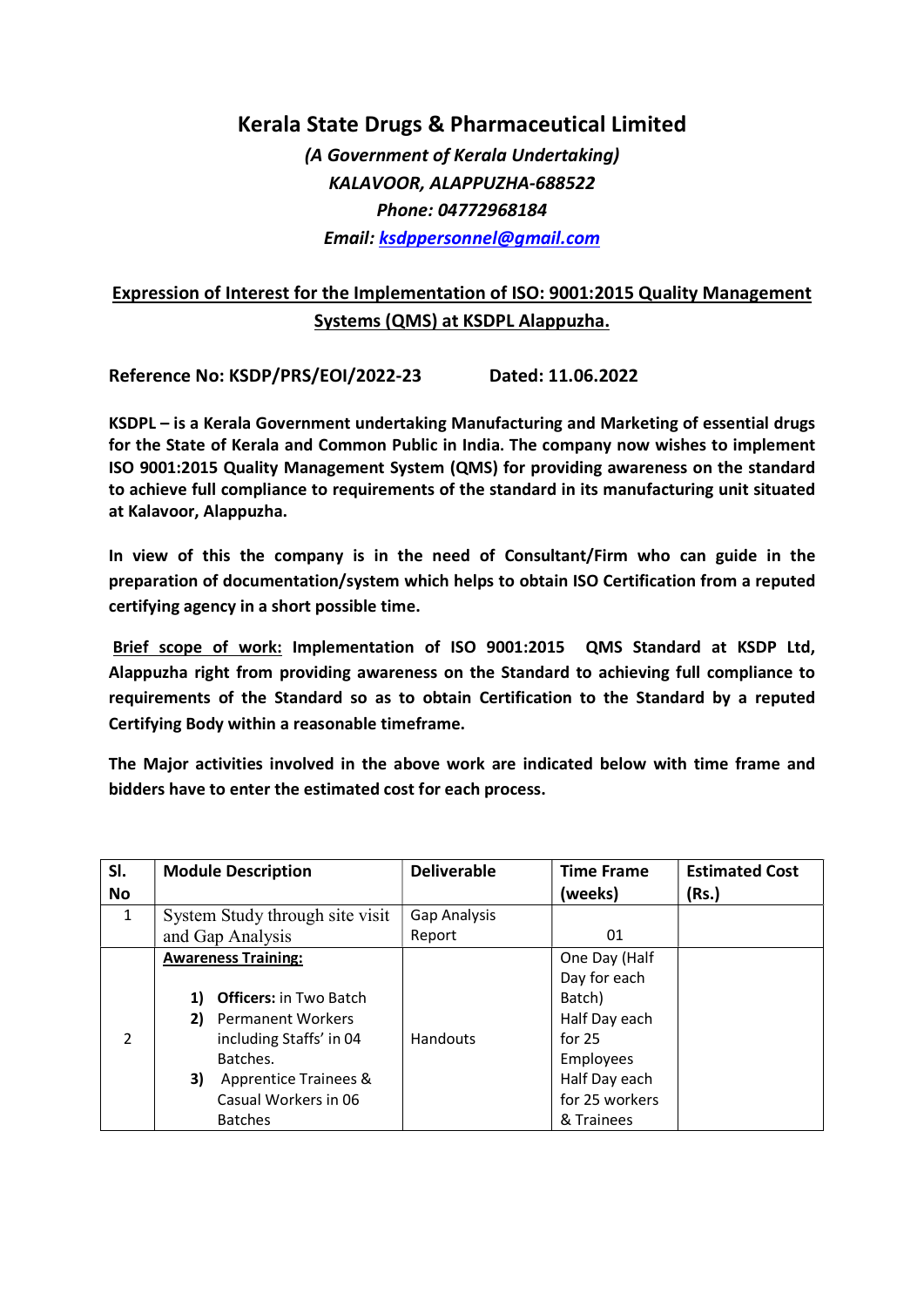(A Government of Kerala Undertaking) KALAVOOR, ALAPPUZHA-688522 Phone: 04772968184 Email: ksdppersonnel@gmail.com

### Expression of Interest for the Implementation of ISO: 9001:2015 Quality Management Systems (QMS) at KSDPL Alappuzha.

Reference No: KSDP/PRS/EOI/2022-23 Dated: 11.06.2022

| $\overline{3}$ | Fixing Scope: Quality Policy,<br>Quality-Objectives, and<br>Preparation of Quality<br>Management System Manual | <b>QMS Manual</b>                               | 03           |  |
|----------------|----------------------------------------------------------------------------------------------------------------|-------------------------------------------------|--------------|--|
| 4              | <b>Identification and Preparation of</b><br><b>QMS Procedures</b>                                              | QMS Procedure                                   | 12           |  |
| 5              | <b>Preparation of Work lines/Work</b><br><b>Instructions</b>                                                   | Guidelines/Work<br>Instruction                  | 02           |  |
| 6              | <b>Preparation of Forms and</b><br><b>Formats</b>                                                              | Forms & Formats                                 | 04           |  |
| $\overline{7}$ | <b>Master List of Records for each</b><br><b>Departments</b>                                                   | Check List of<br>records for each<br>department | 04           |  |
| 8              | <b>Document Control</b>                                                                                        | Document Manual                                 | 04           |  |
| 7              | <b>Internal Auditor Training</b>                                                                               | Certificates to<br>Successful<br>Participants   | 02 Full Days |  |
| 8              | <b>Support of Internal Audits and</b><br>corrective Actions thereof                                            |                                                 |              |  |
| 9              | <b>Support of Management review</b><br>meeting                                                                 |                                                 |              |  |
| 10             | <b>Implementation of System</b>                                                                                |                                                 | 12 Weeks     |  |
| 11             | <b>Adequacy Audit and Corrective</b><br>actions thereof                                                        | <b>Audit Report</b>                             | 04 weeks     |  |
| 12             | <b>Support for Certificate Audit and</b><br><b>Corrective actions</b>                                          |                                                 |              |  |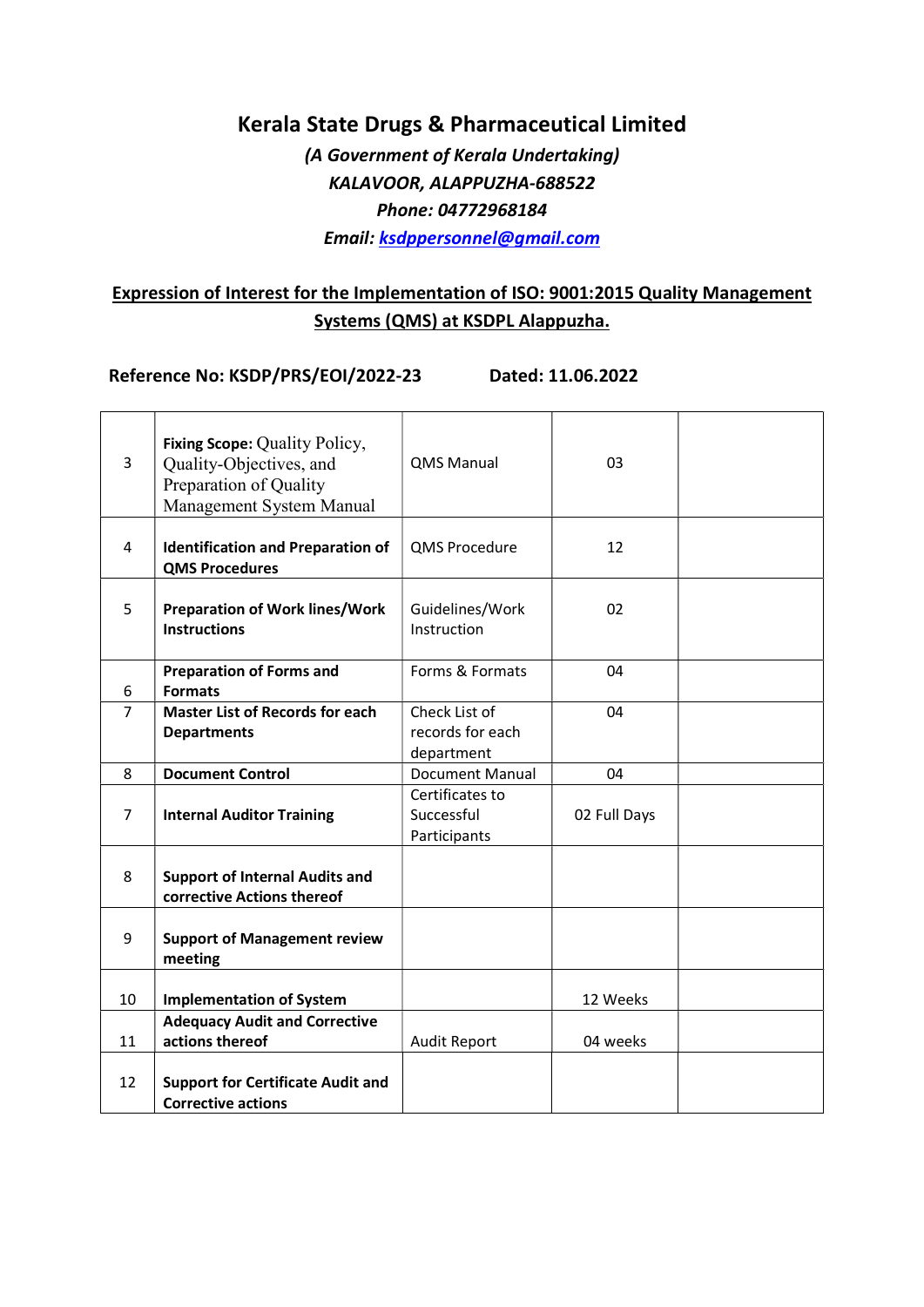(A Government of Kerala Undertaking) KALAVOOR, ALAPPUZHA-688522 Phone: 04772968184 Email: ksdppersonnel@gmail.com

### Expression of Interest for the Implementation of ISO: 9001:2015 Quality Management Systems (QMS) at KSDPL Alappuzha.

#### Reference No: KSDP/PRS/EOI/2022-23 Dated: 11.06.2022

#### Eligibility Criteria for Bidders

- 1) Qualification : Valid Lead Auditor for ISO 9001:2015 QMS from an IRCA-approved Training Body
- 2) Experience:
	- a. At least 10 Years of Experience in QMS Documentation, Training, Auditing, and Consultancy in large/medium scale organization after qualifying as Lead Auditor
	- b. Experience in providing Consultancy service to at least one State Govt/ Public Sector undertaking, for at least 3 years

#### Terms & Conditions

- 1. Tender shall be submitted only once.
- 2. Tender which consists of separate sealed cover for technical bid and price bid.
- 3. The cover should be superscripted to the Tender Name and Tender Reference No. should be send to the Office of the Managing Director KSDPL.
- 4. Technical bid should consist of complete company profile along with Pan No., Company registration Certificate, Experience Certificate, Company Annual turnover, Bank account details.
- 5. The Technical document should be submitted along with the supporting documents duly signed by the Authority Concerned on all pages.
- 6. The Price/Estimated cost bid should be filled against each process separately. The total price for the whole scope of work will be taken to arrive at the L1 Bidder
- 7. The Technical bid/Price bid shall be opened on the specified date and time at the addressed below. Any tender received after the due time will be rejected.
- 8. If the tender opening date happened to be on a holiday or non working day due to any other valid reasons. The tender opening process will be done on the next working day.
- 9. 30% of the Payment towards the implementation of ISO- 9001:2015 shall be released after the successful completion as & when up to Sl. No.6. Balance 70% of the payment shall be released only after the completion of scope of work.
- 10. Agencies/Firms' officials' expense towards the travels, accommodation to be quoted inclusively of the rate.
- 11. Only the total price will be considered for arriving at L1 bidder.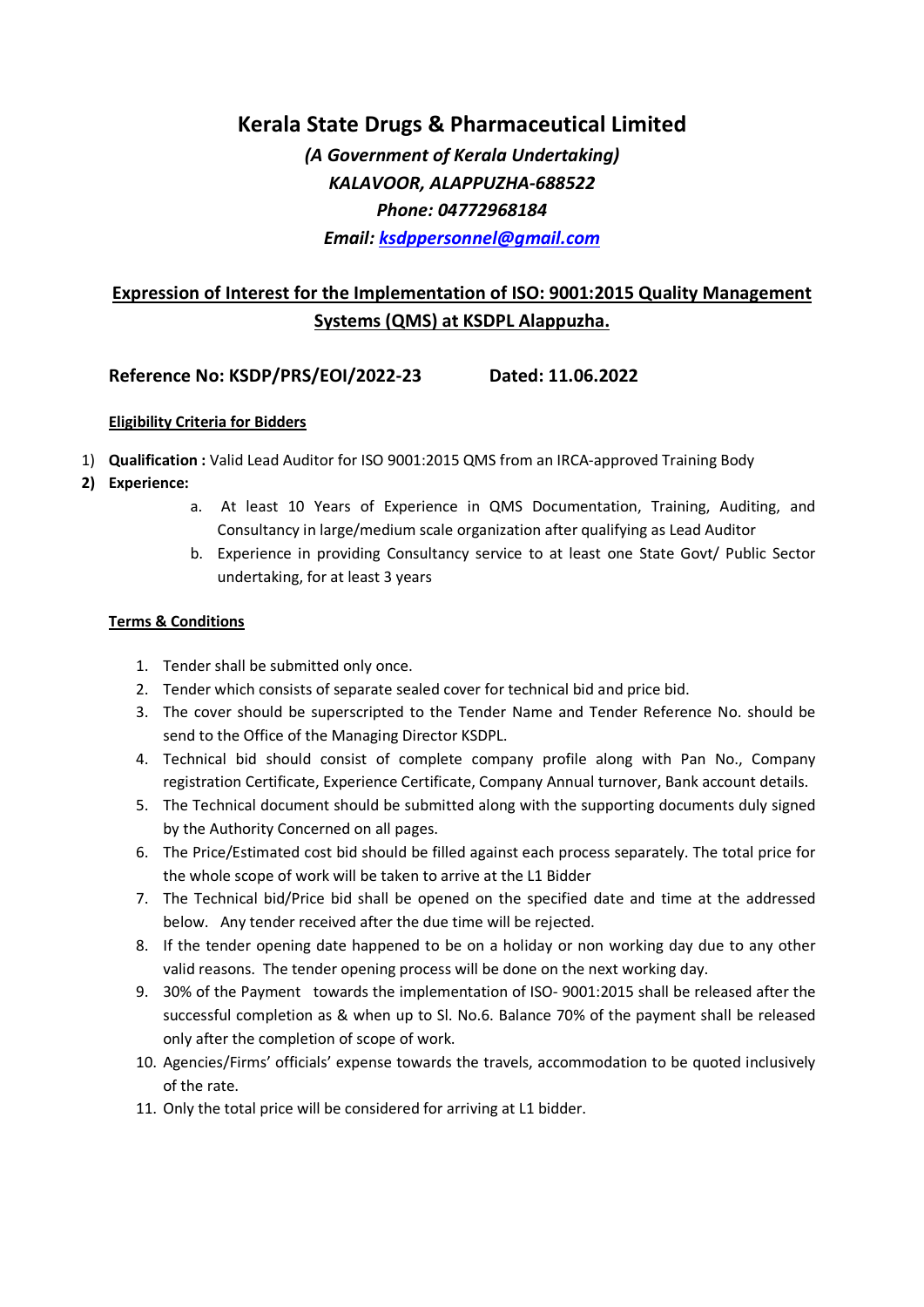(A Government of Kerala Undertaking) KALAVOOR, ALAPPUZHA-688522 Phone: 04772968184 Email: ksdppersonnel@gmail.com

### Expression of Interest for the Implementation of ISO: 9001:2015 Quality Management Systems (QMS) at KSDPL Alappuzha.

Reference No: KSDP/PRS/EOI/2022-23 Dated: 11.06.2022

### Price Bid Format

| <b>Stages</b>             | <b>Module Description</b>                                                                                                                  | <b>Deliverable</b> | <b>Time Frame</b>                                       | GST as     | <b>Price</b>      |
|---------------------------|--------------------------------------------------------------------------------------------------------------------------------------------|--------------------|---------------------------------------------------------|------------|-------------------|
|                           |                                                                                                                                            |                    | (weeks)                                                 | applicable | Ex clu: GST (Rs.) |
| Stage -                   | <b>System Study</b>                                                                                                                        | Gap Analysis       |                                                         |            |                   |
| $\mathbf{1}$              | through site visit and                                                                                                                     | Report             | 01                                                      | 18%        |                   |
|                           | Gap Analysis<br><b>Awareness Training:</b><br><b>Officers: in</b><br>1)<br>Two Batch                                                       |                    | One Day (Half<br>Day for each<br>Batch)                 | 18%        |                   |
| Stage -<br>$\overline{2}$ | Permanent<br>2)<br>Workers<br>including<br>Staffs' in 04<br><b>Batches</b>                                                                 | Handouts           | Half Day each<br>for 25<br>Employees                    | 18%        |                   |
|                           | 3) Apprentice<br>Trainees &<br>Casual Workers<br>in 06 Batches                                                                             |                    | Half Day each<br>for 25<br>workers &<br><b>Trainees</b> | 18%        |                   |
| Stage -<br>3              | <b>Fixing Scope: Quality</b><br>Policy, Quality-<br>Objectives, and<br>Preparation of<br><b>Quality Management</b><br><b>System Manual</b> | <b>QMS Manual</b>  | 03                                                      | 18%        |                   |
| Stage -<br>4              | <b>Identification and</b><br><b>Preparation of QMS</b><br><b>Procedures</b>                                                                | QMS<br>Procedure   | 12                                                      | 18%        |                   |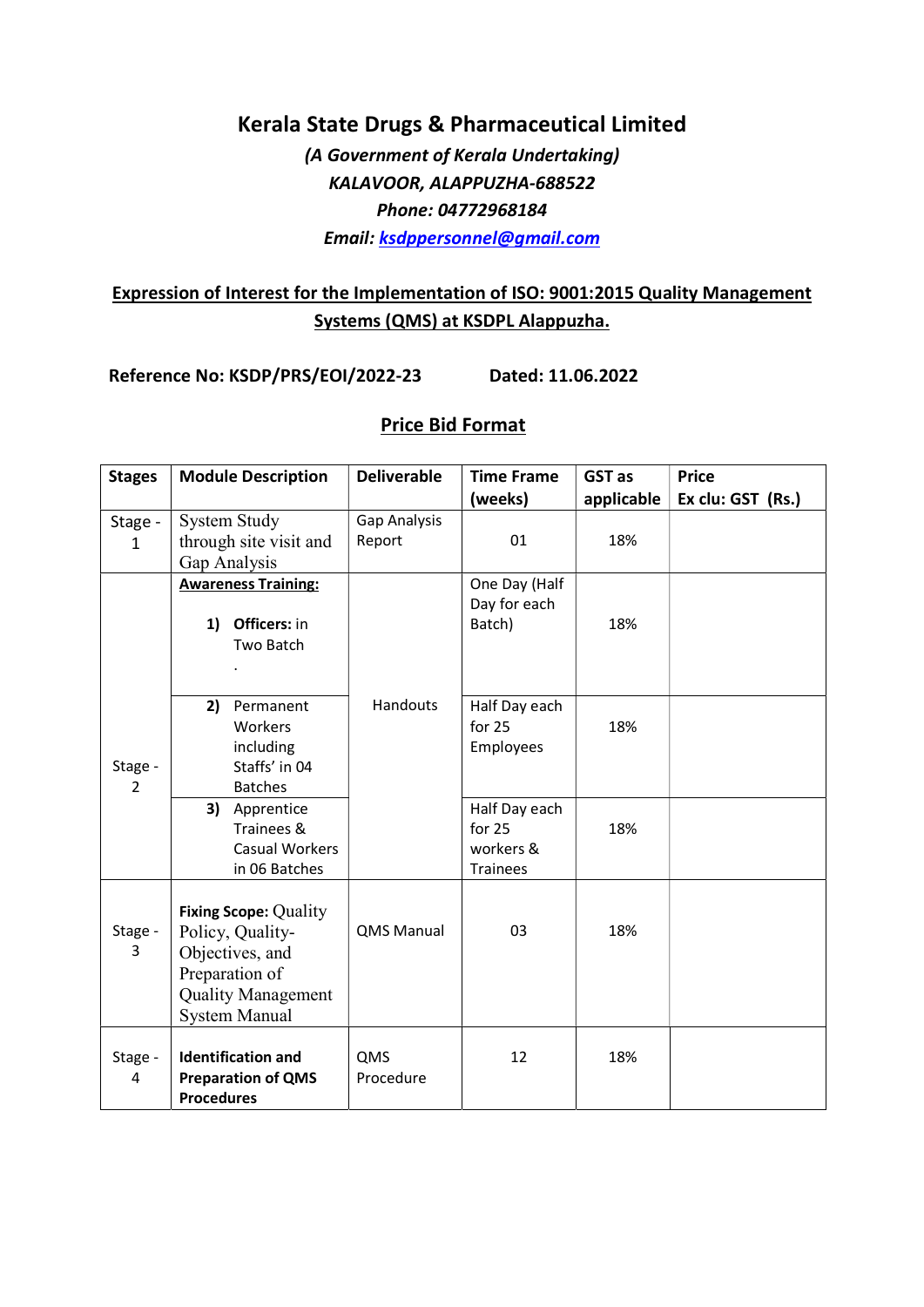(A Government of Kerala Undertaking) KALAVOOR, ALAPPUZHA-688522 Phone: 04772968184 Email: ksdppersonnel@gmail.com

### Expression of Interest for the Implementation of ISO: 9001:2015 Quality Management Systems (QMS) at KSDPL Alappuzha.

Reference No: KSDP/PRS/EOI/2022-23 Dated: 11.06.2022

| Stage -<br>5       | <b>Preparation of Work</b><br>lines/Work<br><b>Instructions</b>                      | Guidelines/W<br>ork<br>Instruction                 | 02           | 18% |  |
|--------------------|--------------------------------------------------------------------------------------|----------------------------------------------------|--------------|-----|--|
| Stage -<br>6       | <b>Preparation of Forms</b><br>and Formats                                           | Forms &<br>Formats                                 | 04           | 18% |  |
| Stage -<br>7       | <b>Master List of Records</b><br>for each Departments                                | Check List of<br>records for<br>each<br>department | 04           | 18% |  |
| Stage -<br>8       | <b>Document Control</b>                                                              | Document<br>Manual                                 | 04           | 18% |  |
| Stage -<br>9       | <b>Internal Auditor</b><br><b>Training</b>                                           | Certificates to<br>Successful<br>Participants      | 02 Full Days | 18% |  |
| Stage -<br>10      | <b>Support of Internal</b><br><b>Audits and corrective</b><br><b>Actions thereof</b> |                                                    |              | 18% |  |
| Stage -<br>11      | Support of<br><b>Management review</b><br>meeting                                    |                                                    |              | 18% |  |
| <b>Stage</b><br>12 | <b>Implementation of</b><br>System                                                   |                                                    | 12 Weeks     | 18% |  |
| Stage -<br>13      | <b>Adequacy Audit and</b><br><b>Corrective actions</b><br>thereof                    | <b>Audit Report</b>                                | 04 weeks     | 18% |  |
| Stage<br>14        | <b>Support for Certificate</b><br><b>Audit and Corrective</b><br>actions             |                                                    |              | 18% |  |